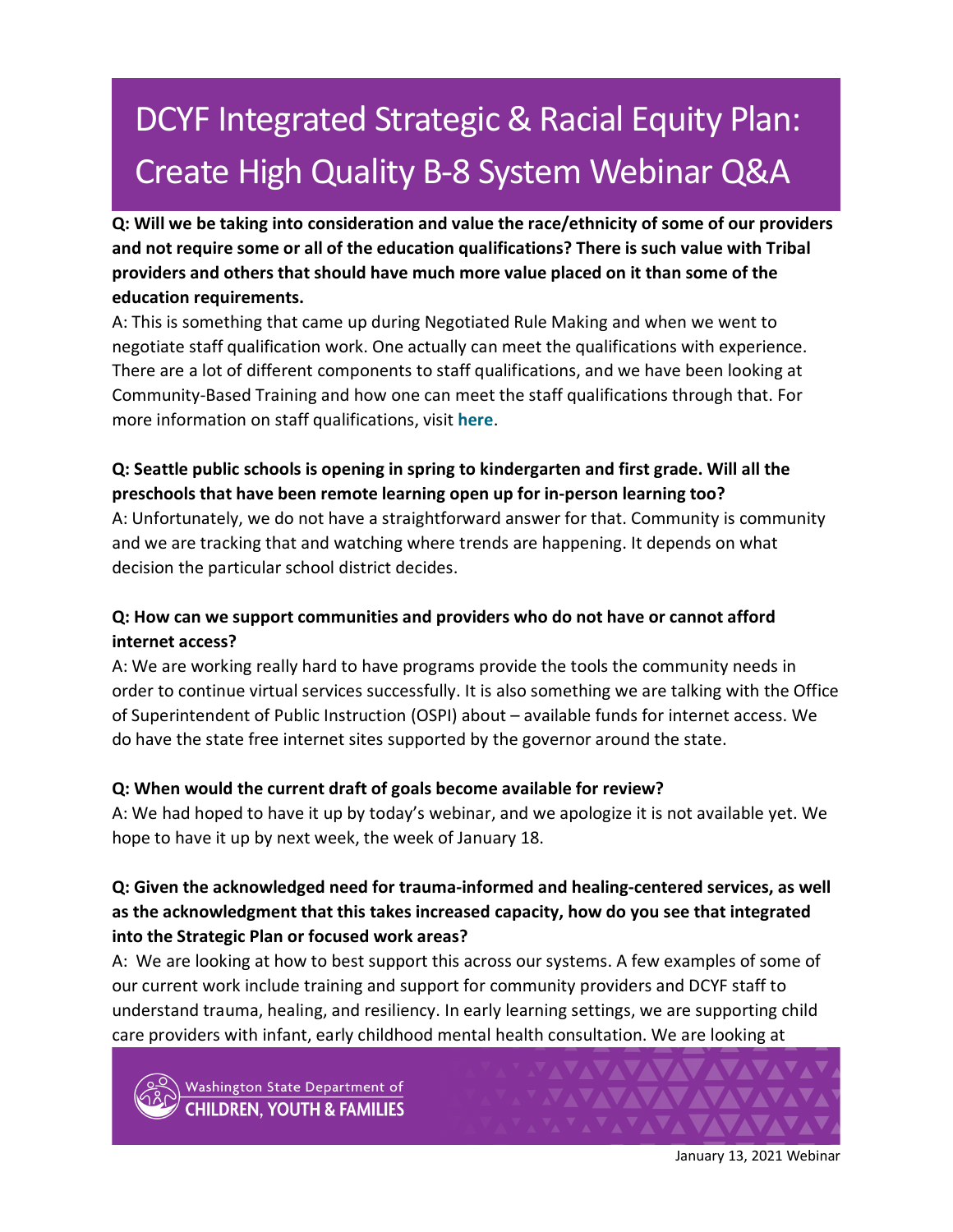opportunities communities have to plan for what is needed to best support families. Some of our programs are working to build in reflective practice and supervision. And a great deal of energy is looking at how to ensure we can tailor services and supports for what families need. We do that by listening and engaging with families and providers in our communities. Traumainformed care is one overarching value of the plan and has been from our first draft that is posted on the DCYF website.

### **Q: How will child care providers access and navigate grant applications and support programs being implemented in their language?**

A: Through the last two child care grants we have done, there have been translations in English, Spanish, and Somali. We have worked with Child Care Aware to help walk people through the child care grant process/application. We would love to hear feedback on what you would like to see that would be helpful.

**Q: Each of these are great outward actions or things we hope we do better, and yet the internal work feels missing, particularly how decisions are made, how leadership defines its role, how the organization is structured – all of which carry the racism and inequity of our thinking and culture. And maybe this shows up elsewhere? What do you think?** A: We are a work in progress, and leadership's dedication is genuine and true. Also, to appreciate the conversations we are able to have as we try and navigate this together and as we go through this together.

#### **Q: It would be great to see more recruitment in child care communities seeking Black, Indigenous, and People of Color (BIPOC) providers. Communities really want to see staff race/ethnicity reflected in their child care.**

A: This is an area we would like to explore and figure out who really are the trusted messengers as we move forward with that. Involving key leaders in BIPOC within those communities is key.

# **Q: Early Support for Infant and Toddlers (ESIT) providers, State Interagency Coordinating Council (SICC) committees, and ECDAW and WEECARE presented very specific edits to the Strategic Plan. How have they been included? Will we hear from an ESIT staff member on today's panel?**

A: As we recall, many of those suggestions spoke to including specific names of funded programs. We had many of those types of suggestions to include examples of great programs we fund around the state. In the end, leadership made the decision to not include names of specific funded programs – only because if we include some we will inevitably miss the opportunity to include many. The plan document does acknowledge how we value our funded partners and those programs that serve children and families across the state, but simply are unable to include specific program names in this document. Please reach out to ESIT staff members if you have any other questions.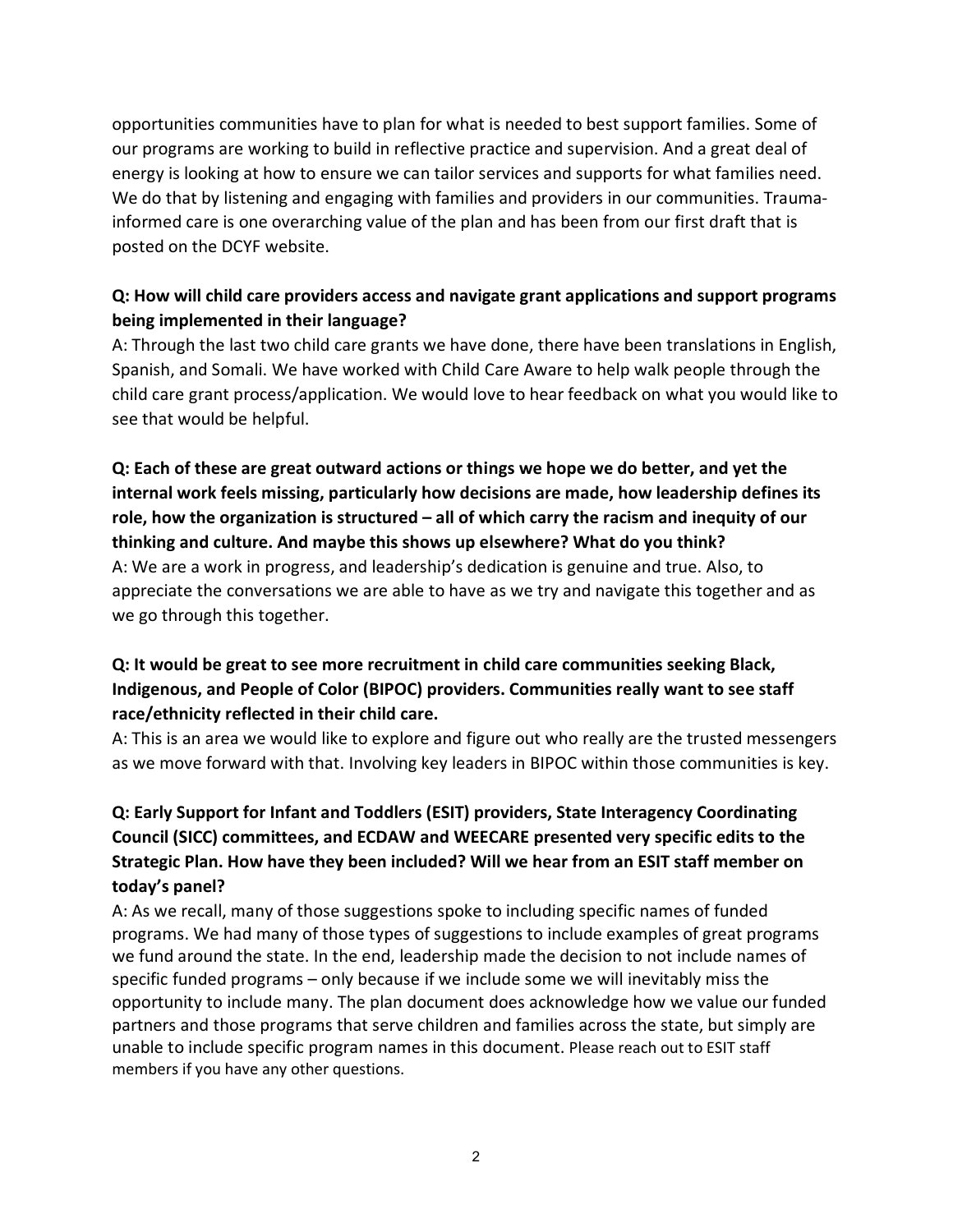**Q: Is there a timeline for updating the limited race and ethnicity choices available in our early learning systems? Seems like that is an important step as we try to recruit racially diverse field staff.**

A: You'll be interested to know that the Office of Innovation, Alignment, and Accountability (OIAA) is releasing our first agencywide **[equity data report](https://www.dcyf.wa.gov/sites/default/files/pdf/reports/OIAAEquityData2021.pdf)** that includes recommendations for agencywide racial data collection and reporting.

### **Q: DCYF's Washington Administrative Codes (WAC's) now ask programs to track and report expulsion of children from licensed child care programs. Has this practice decreased expulsion, and is there a way to share statistics and trends from this reporting?** A: We are tracking it and have not pulled any data on it yet.

#### **Q: Russian speaking population is not necessarily white. How are the Russian-speaking demographics collected?**

A: We do have the Managed Education Registry Information Tool (MERIT) where providers can provide that information, but it is optional. We are tracking some of those demographics through MERIT.

**Q: Are we tracking if BIPOC children are being expelled at higher rates? And also, are we tracking if Child Protective Services (CPS) calls are made more on BIPOC families?**  A: Yes, we are tracking that, and BIPOC children are being expelled at higher rates. We don't have much control over the CPS calls when they first come in.

**Q: With the Community-Driven Plan Model and implementing equitable practice in B-8 – will "whole child approaches" be used in the learning environments, sourcing staff, and services?** A: Yes, we are looking at this, and we want to think about the whole child and how they exist within their family and in their community in which they reside. Thank you for this suggestion.

# **Q: The different groups that met with you across the state seem to be the same people in these groups (child care leaders and leadership from Child Care Aware). Is there a way to think about diversifying who attends your planning meetings? Are there coaches/other leaders who are BIPOC that can be more present?**

A: From a lot of directions from the agency, we are continuing this process. We are trying to make sure we have conversations with the right people on what implementation should really look like.

# **Q: Offer training opportunities for community members and natural family supports to provide peer/parenting support, child care services that families can access in the least restrictive/most supportive method.**

A: There has been a lot of exciting conversations about how to support peer/community-based supports that may not be programs or services. Much of the support families want is informal.